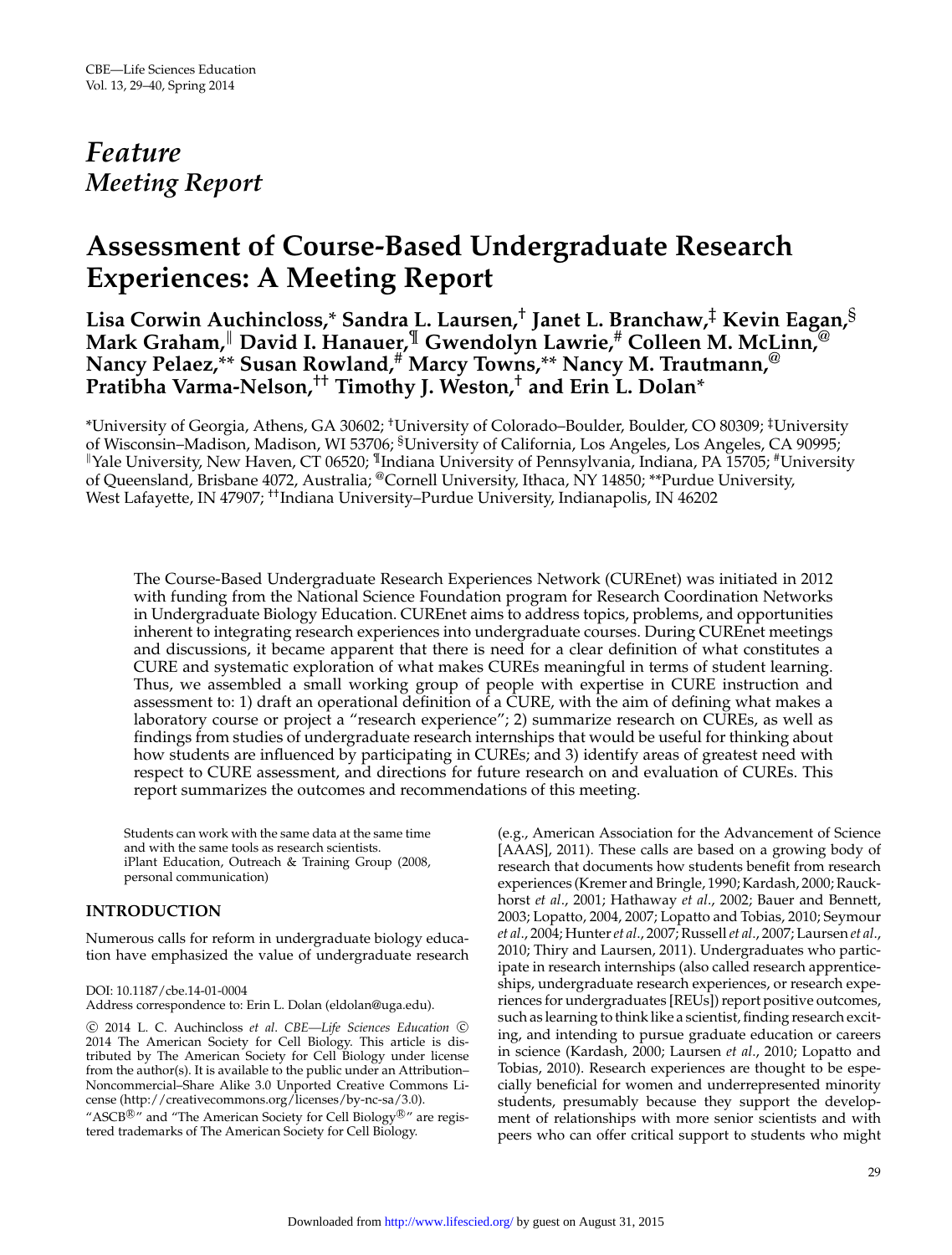|  |  | Table 1. Features of CUREs compared with research internships |  |  |
|--|--|---------------------------------------------------------------|--|--|
|--|--|---------------------------------------------------------------|--|--|

|                      | <b>CUREs</b>                            | Research internships                         |  |
|----------------------|-----------------------------------------|----------------------------------------------|--|
| Scale                | Many students                           | Few students                                 |  |
| Mentorship structure | One instructor to many students         | One instructor to one student                |  |
| Enrollment           | Open to all students in a course        | Open to a selected or self-selecting few     |  |
| Time commitment      | Students invest time primarily in class | Students invest time primarily outside class |  |
| Setting              | Teaching lab                            | Faculty research lab                         |  |

otherwise leave the sciences (Gregerman *et al*., 1998; Barlow and Villarejo, 2004; Eagan *et al*., 2011). Yet most institutions lack the resources to involve all or even most undergraduates in a research internship (Wood, 2003; Desai *et al*., 2008; Harrison *et al*., 2011).

Faculty members have developed alternative approaches to engage students in research with the aim of offering these educational benefits to many more students (Wei and Woodin, 2011). One approach that is garnering increased attention is what we call a *course-based undergraduate research experience*, or CURE. CUREs involve whole classes of students in addressing a research question or problem that is of interest to the scientific community. As such, CUREs have the potential to expand undergraduates' access to and involvement in research. We illustrate this in Table 1 by comparing CUREs with research internships, in which undergraduates work one-on-one with a mentor, either a graduate student, technician, postdoctoral researcher, or faculty member.

CUREs offer the capacity to involve many students in research (e.g., Rowland *et al*., 2012) and can serve all students who enroll in a course—not only self-selecting students who seek out research internships or who participate in specialized programs, such as honors programs or programs that support research participation by disadvantaged students. Moreover, CUREs can be integrated into introductory-level courses (Dabney-Smith, 2009; Harrison *et al*., 2011) and thus have the potential to exert a greater influence on students' academic and career paths than research internships that occur late in an undergraduate's academic program and thus serve primarily to confirm prior academic or career choices (Hunter *et al*., 2007). Entry into CUREs is logistically straightforward; students simply enroll in the course. Research internships often require an application (e.g., to REU sites funded by the National Science Foundation [NSF]) or searching and networking to find faculty interested in involving undergraduates in research. For students, CUREs may reduce the stress associated with balancing a research internship with course work during a regular academic term (Rowland *et al*., 2012). CUREs may also offer different types of opportunities for students to develop ownership of projects, as they ask their own questions or analyze their own samples. Although this can be the case for research internships, it may be less common, given the pressure on research groups to complete and publish the work outlined in grant proposals. In both environments, beginning undergraduate researchers more often contribute to ongoing projects rather than developing their own independent projects. Opportunities for the latter are important, as work from Hanauer and colleagues (2012) suggests that students' development of a sense of ownership can contribute to their persistence in science.

The Course-Based Undergraduate Research Experiences Network (CUREnet; [http://curenet.franklin.uga.edu\)](http://curenet.franklin.uga.edu) was initiated in 2012 with funding from NSF to support CURE instruction by addressing topics, problems, and opportunities inherent to integrating research experiences into undergraduate courses. During early discussions, the CUREnet community identified a need for a clearer definition of what constitutes a CURE and a need for systematic exploration of how students are affected by participating in CUREs. Thus, a small working group with expertise in CURE design and assessment was assembled in September 2013 to:

- 1. Draft an operational definition of a CURE;
- 2. Summarize research on CUREs, as well as findings from studies of undergraduate research internships that would be useful for thinking about how students are influenced by participating in CUREs; and
- 3. Identify areas of greatest need with respect to evaluation of CUREs and assessment of CURE outcomes.

In this paper, we summarize the meeting discussion and offer recommendations for next steps in the assessment of CUREs.

#### **CUREs DEFINED**

The first aim of the meeting was to define a CURE. We sought to answer the question: How can a CURE be distinguished from other laboratory learning experiences? This allows us to make explicit to students how a CURE may differ from their other science course work and to distinguish a CURE from other types of learning experiences for the purposes of education research and evaluation. We began by discussing what we mean by "research." We propose that CUREs involve students in the following:

1. Use of scientific practices. Numerous policy documents, as well as an abundance of research on the nature and practice of science, indicate that science research involves the following activities: asking questions, building and evaluating models, proposing hypotheses, designing studies, selecting methods, using the tools of science, gathering and analyzing data, identifying meaningful variation, navigating the messiness of realworld data, developing and critiquing interpretations and arguments, and communicating findings (National Research Council [NRC], 1996; Singer*et al*., 2006; Duschl *et al*., 2007; Bruck *et al*., 2008; AAAS, 2011; Quinn *et al*.,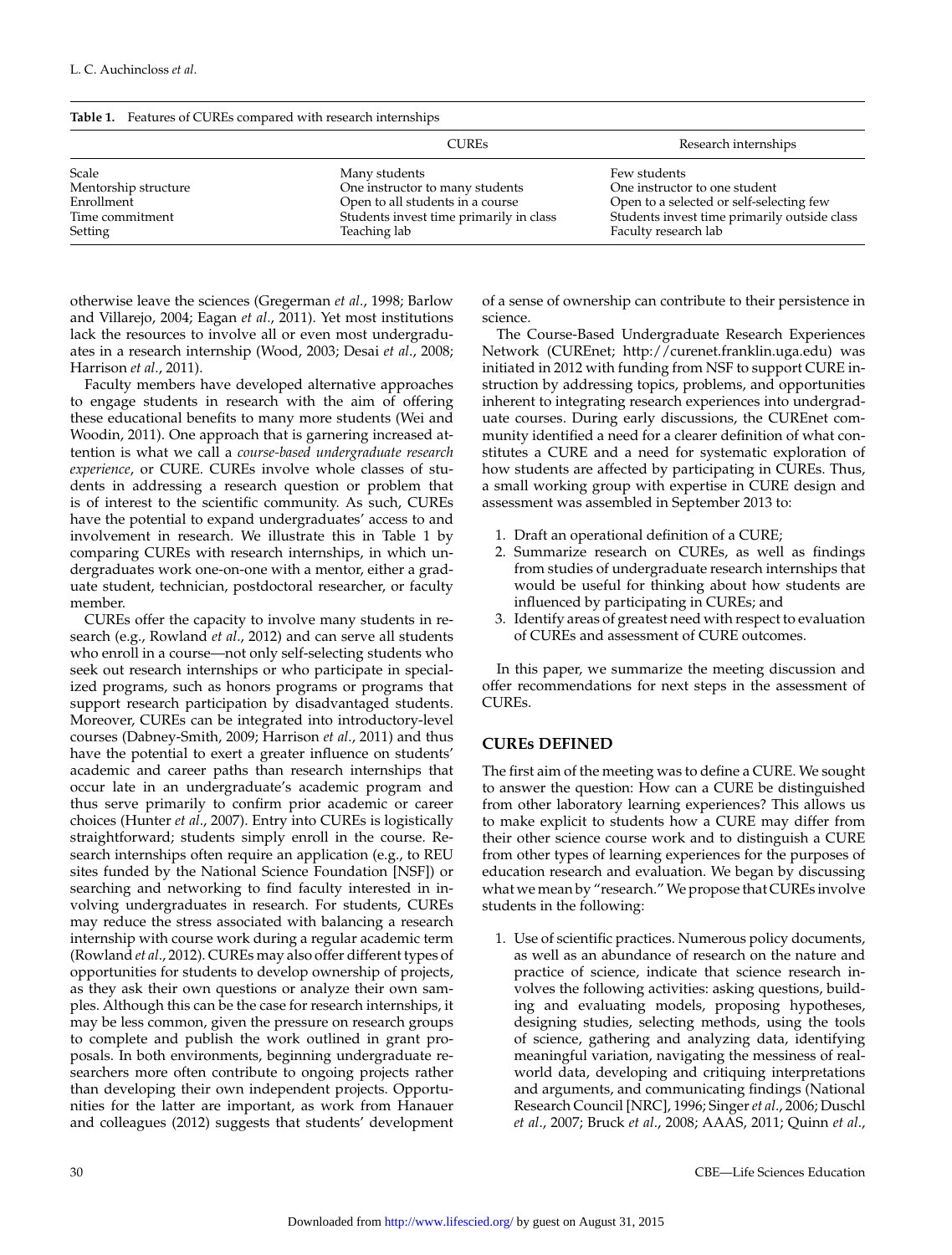2011). Individuals engaged in science make use of a variety of techniques, such as visualization, computation, modeling, and statistical analysis, with the aim of generating new scientific knowledge and understanding (Duschl *et al*., 2007; AAAS, 2011). Although it is unrealistic to expect students to meaningfully participate in all of these practices during a single CURE, we propose that the opportunity to engage in multiple scientific practices (e.g., not only data collection) is a CURE hallmark.

- 2. Discovery. Discovery is the process by which new knowledge or insights are obtained. Science research aims to generate new understanding of the natural world. As such, discovery in the context of a CURE implies that the outcome of an investigation is unknown to both the students and the instructor. When the outcomes of their work are not predetermined, students must make decisions such as how to interpret their data, when to track down an anomaly and when to ignore it as "noise," or when results are sufficiently convincing to draw conclusions (Duschl *et al*., 2007; Quinn *et al*., 2011). Discovery carries with it the risk of unanticipated outcomes and ambiguous results because the work has not been done before. Discovery also necessitates exploration and evidence-based reasoning. Students and instructors must have some familiarity with the current body of knowledge in order to contribute to it and must determine whether the new evidence gathered is sufficient to support the assertion that new knowledge has been generated (Quinn *et al*., 2011). We propose that discovery in the context of a CURE means that students are addressing novel scientific questions aimed at generating and testing new hypotheses. In addition, when their work is considered collectively, students' findings offer some new insight into how the natural world works.
- 3. Broadly relevant or important work. Because CUREs provide opportunities for students to build on and contribute to current science knowledge, they also present opportunities for impact and action beyond the classroom. In some CUREs, this may manifest as authorship or acknowledgment in a science research publication (e.g., Leung *et al*., 2010; Pope *et al*., 2011). In other CUREs, students may develop reports of interest to the local community, such as a report on local water quality or evidence-based recommendations for community action (e.g., Savan and Sider, 2003). We propose that CUREs involve students in work that fits into a broader scientific endeavor that has meaning beyond the particular course context. (We choose the language of "broader relevance or importance" rather than the term "authenticity" because views on the authenticity of a learning experience may shift over time [Rahm *et al*., 2003] and may differ among students, instructors, and the broader scientific community.)
- 4. Collaboration. Science research increasingly involves teams of scientists who contribute diverse skills to tackling large and complex problems (Quinn *et al*., 2011). We propose that group work is not only a common practical necessity but also an important pedagogical element of CUREs because it exposes students to the benefits of bringing together many minds and hands to tackle a problem (Singer *et al*., 2006). Through collaboration,

students can improve their work in response to peer feedback. Collaboration also develops important intellectual and communication skills as students verbalize their thinking and practice communicating biological ideas and interpretations either to fellow students in the same discipline or to students in other disciplines. This may also encourage students' metacognition solidifying their thinking and helping them to recognize shortcomings in their knowledge and reasoning (Chi *et al*., 1994; Lyman, 1996; Smith *et al*., 2009; Tanner, 2009).

5. Iteration. Science research is inherently iterative because new knowledge builds on existing knowledge. Hypotheses are tested and theories are developed through the accumulation of evidence over time by repeating studies and by addressing research questions using multiple approaches with diverse methods. CUREs generally involve students in iterative work, which can occur at multiple levels. Students may design, conduct, and interpret an investigation and, based on their results, repeat or revise aspects of their work to address problems or inconsistencies, rule out alternative explanations, or gather additional data to support assertions (NRC, 1996; Quinn *et al*., 2011). Students may also build on and revise aspects of other students' investigations, whether within a single course to accumulate a sufficiently large data set for analysis or across successive offerings of the course to measure and manage variation, further test preliminary hypotheses, or increase confidence in previous findings. Students learn by trying, failing, and trying again, and by critiquing one another's work, especially the extent to which claims can be supported by evidence (NRC, 1996; Duschl *et al*., 2007; Quinn *et al*., 2011).

These activities, when considered in isolation, are not unique to CUREs. Rather, we propose that it is the integration of all five dimensions that makes a learning experience a CURE. Of course, CUREs will vary in the frequency and intensity of each type of activity. We present the dimensions in Table 2 and delineate how they are useful for distinguishing between the following four laboratory learning environments:

- 1. A traditional laboratory course, in which the topic and methods are instructor defined; there are clear "cookbook" directions and a predetermined outcome that is known to students and to the instructor (Domin, 1999; Weaver *et al*., 2008);
- 2. An inquiry laboratory course, in which students participate in many of the cognitive and behavioral practices that are commonly performed by scientists; typically, the outcome is unknown to students, and they may be challenged to generate their own methods. The motivation for the inquiry is to challenge the students, rather than contribute to a larger body of knowledge (Domin 1999; Olson and Loucks-Horsley, 2000; Weaver *et al*., 2008);
- 3. A CURE, in which students address a research question or problem that is of interest to the broader community with an outcome that is unknown both to the students and to the instructor (Domin 1999; Bruck *et al*., 2008; Weaver *et al*., 2008); and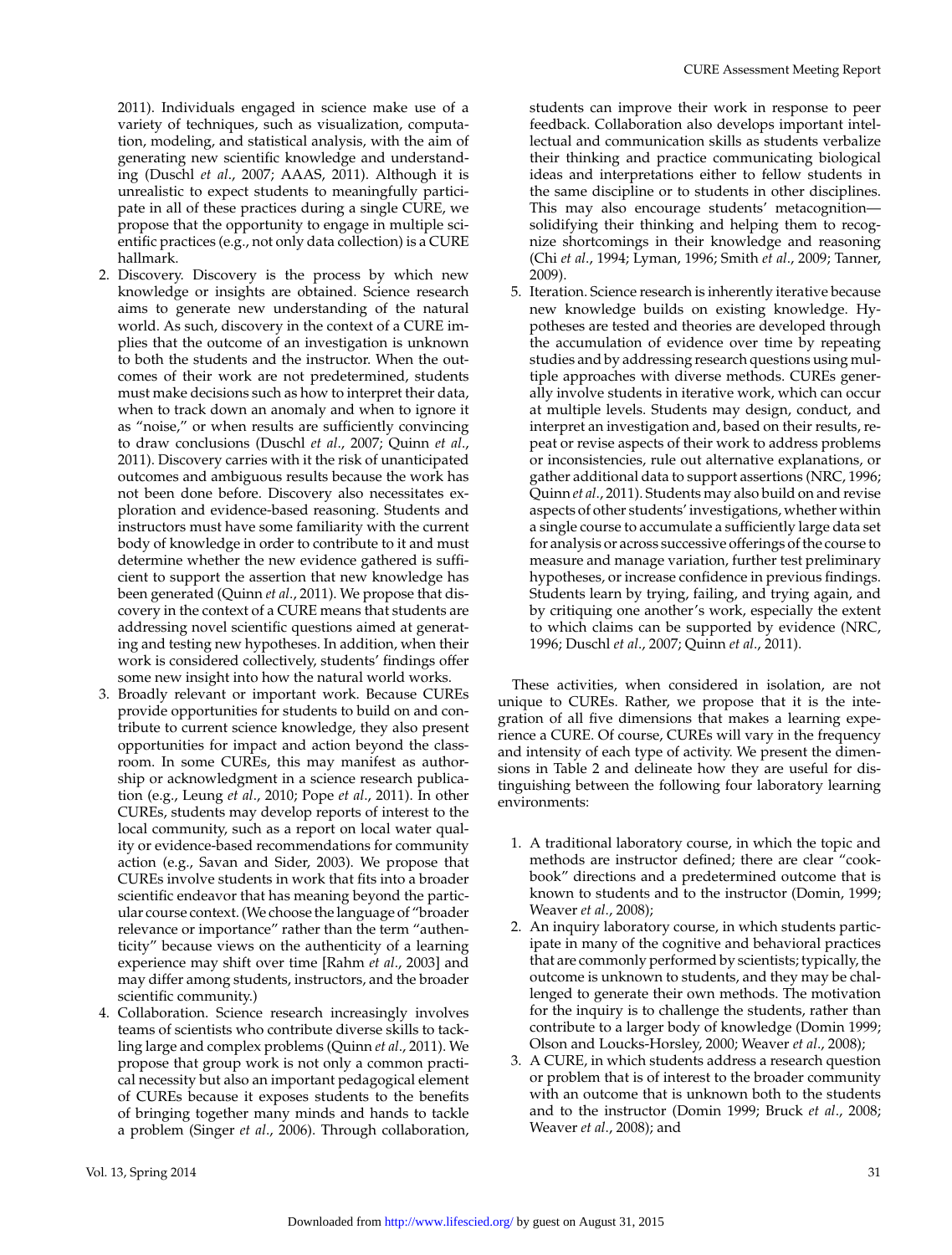| Dimension                          |                                                           | Traditional                                      | Inquiry                                            | <b>CURE</b>                                                          | Internship                                                          |
|------------------------------------|-----------------------------------------------------------|--------------------------------------------------|----------------------------------------------------|----------------------------------------------------------------------|---------------------------------------------------------------------|
| Use of science<br>practices        | Students engage in<br>Study design and<br>methods are     | Few scientific<br>practices<br>Instructor driven | Multiple scientific<br>practices<br>Student driven | Multiple scientific<br>practices<br>Student or instructor<br>driven  | Multiple scientific<br>practices<br>Student or instructor<br>driven |
| Discovery                          | Purpose of the<br>investigation<br>$is \dots$             | Instructor defined                               | Student defined                                    | Student or instructor<br>defined                                     | Student or instructor<br>defined                                    |
|                                    | Outcome is                                                | Known to students<br>and instructors             | Varied                                             | Unknown                                                              | Unknown                                                             |
|                                    | Findings are                                              | Previously established                           | May be novel                                       | Novel                                                                | Novel                                                               |
| Broader relevance<br>or importance | Relevance of<br>students'<br>work                         | Is limited to the course                         | Is limited to the course                           | Extends beyond the<br>course                                         | Extends beyond the<br>course                                        |
|                                    | Students' work<br>presents<br>opportunities<br>for action | Rarely                                           | Rarely                                             | Often                                                                | Often                                                               |
| Collaboration                      | Collaboration<br>occurs                                   | Among students in a<br>course                    | Among students in a<br>course                      | Among students,<br>teaching assistants,<br>instructor in a<br>course | Between student and<br>mentor in a<br>research group                |
|                                    | Instructor's role is                                      | Instruction                                      | Facilitation                                       | Guidance and<br>mentorship                                           | Guidance and<br>mentorship                                          |
| Iteration                          | Risk of generating<br>"messy" data<br>$are \dots$         | Minimized                                        | Significant                                        | Inherent                                                             | Inherent                                                            |
|                                    | Iteration is built<br>into the process                    | Not typically                                    | Occasionally                                       | Often                                                                | Often                                                               |
|                                    | $\cdots$                                                  |                                                  |                                                    |                                                                      |                                                                     |

**Table 2.** Dimensions of different laboratory learning contexts

4. A research internship, in which a student is apprenticed to a senior researcher (faculty, postdoc, grad student, etc.) to help advance a science research project (Seymour *et al*., 2004).

The five dimensions comprise a framework that can be tested empirically by characterizing how a particular dimension is manifested in a program, developing scales to measure the degree or intensity of each dimension, and determining whether the dimensions in part or as a whole are useful for distinguishing CUREs from other laboratory learning experiences. Once tested, we believe that this framework will be useful to instructors, institutional stakeholders, education researchers, and evaluators.

Instructors may use the framework to delineate their instructional approach, clarify what students will be expected to do, and articulate their learning objectives. For example, in traditional laboratory instruction, students may collect and analyze data but generally do not build or evaluate models or communicate their findings to anyone except the instructor. During inquiry laboratory instruction, students may be able to complete a full inquiry cycle and thus engage at some level in the full range of scientific practices. Students in CUREs and research internships may engage in some scientific practices in depth, but neglect others, depending on the particular demands of the research and the structure of the project. As instructors define how their course activities connect to desired student outcomes, they can also identify directions for formative and summative assessment.

Education researchers and evaluators may use the framework to characterize particular instructional interventions with the aim of determining which dimensions, to what degree and intensity, correlate with desired student outcomes. For instance, students who engage in the full range of scientific practices could reasonably be expected to improve their skills across the range of practices, while students who participate in only a subset of practices can only be expected to improve in those specific practices. Similarly, the extent to which students have control over the methods they employ may influence their sense of ownership over the investigation, thus increasing their motivation and perhaps contributing to their self-identification as scientists. Using this framework to identify critical elements of CUREs and how they relate (or not) to important student outcomes can inform both the design of CUREs and their placement in a curriculum.

## **CURRENT KNOWLEDGE FROM ASSESSMENT OF CUREs**

With this definition in mind, the meeting then turned to summarizing what is known from the study of CUREs, primarily in biology and chemistry. Assessment and evaluation of CUREs has been limited to a handful of multisite programs (e.g., Goodner *et al*., 2003; Hatfull *et al*., 2006; Lopatto *et al*., 2008, Caruso *et al*., 2009; Shaffer *et al*., 2010; Harrison *et al*., 2011) and projects led by individual instructors (e.g., Drew and Triplett 2008; Siritunga *et al*., 2011). For the most part, these studies have emphasized student perceptions of the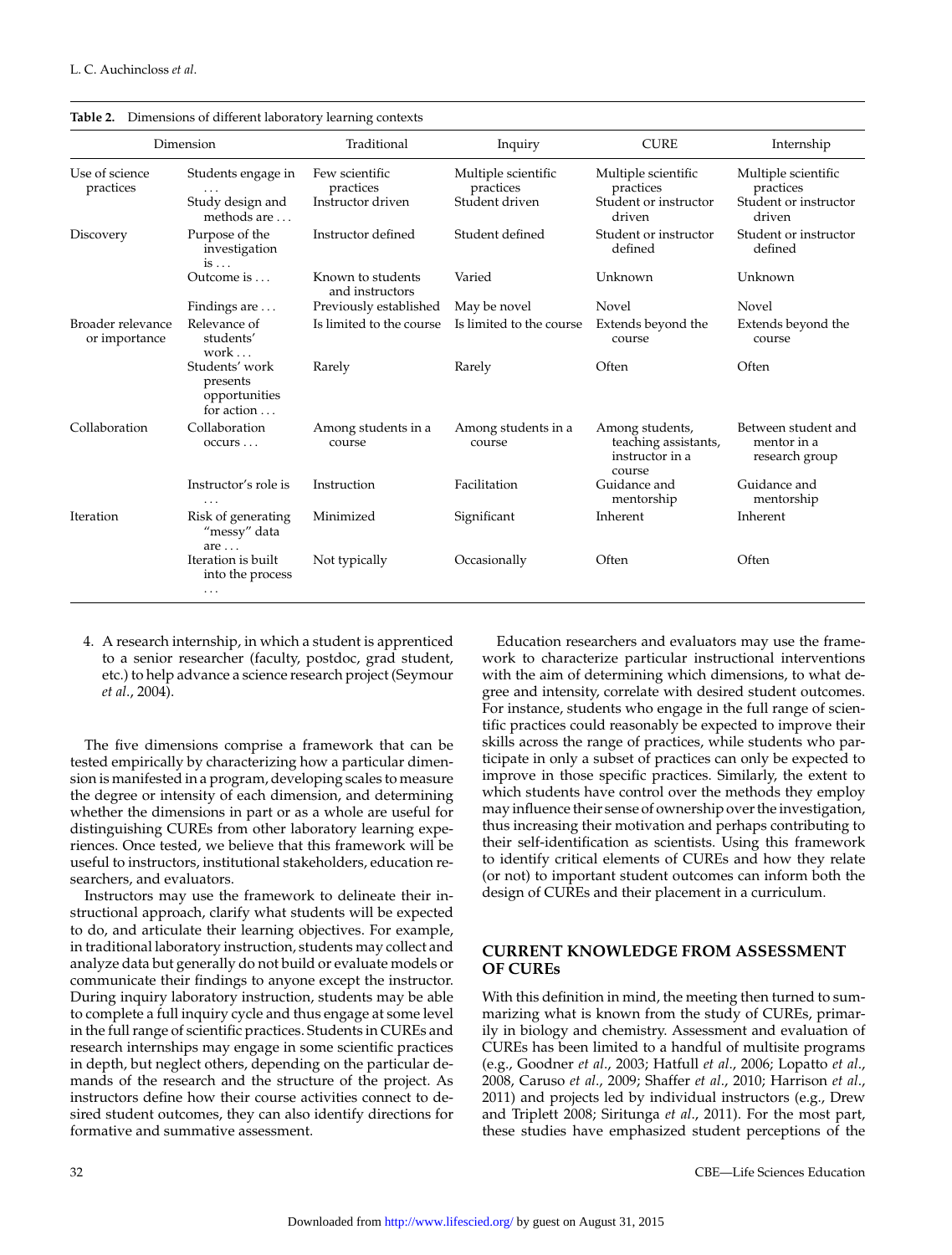outcomes they realize from participating in course-based research, such as the gains they have made in research skills or clarification of their intentions to pursue further education or careers in science. To date, very few studies of student learning during CUREs have been framed according to learning theories. With a few exceptions, studies of CUREs have not described pathways that students take to arrive at specific outcomes—in other words, what aspects of the CURE are important for students to achieve both short- and long-term gains.

Some studies have compared CURE instruction with research internships and have found, in general, that students report many of the same gains (e.g., Shaffer *et al*., 2010). A handful of studies have compared student outcomes from CUREs with those from other laboratory learning experiences. For example, Russell and Weaver (2011) compared students' views of the nature of science after completing a traditional laboratory, an inquiry laboratory, or a CURE. The researchers used an established approach developed by Lederman and colleagues (2002) to assess students' views of the nature of science, but it is not clear whether students in this study chose to enroll in a traditional or CURE course or whether the groups differed in other ways that might influence the extent to which their views changed following their lab experiences. Students in all three environments traditional, inquiry, and CURE—made gains in their views of the nature of scientific knowledge as experimental and theory based, but only students in the CURE showed progress in their views of science as creative and process based. When students who participated in a CURE or a traditional lab were queried 2 or 3 yr afterward, they continued to differ in their perceptions of the gains they made in understanding how to do research and in their confidence in doing research (Szteinberg and Weaver, 2013).

In another study, Rowland and colleagues (2012) compared student reports of outcomes from what they called an *activelearning laboratory undergraduate research experience* (ALLURE, which is similar to a CURE) with those from a traditional lab course. Students could choose the ALLURE or traditional instruction, which may have resulted in a self-selection bias. Students in both environments reported increased confidence in their lab skills, including technical skills (e.g., pipetting) and analytical skills (e.g., deciding whether one experimental approach is better than another). Generally, students reported similar skill gains in both environments, indicating that students can develop confidence in their lab skills during both traditional and CURE/ALLURE experiences.

Most studies reporting assessment of CUREs in the life sciences have made use of the Classroom Undergraduate Research Experiences (CURE) Survey (Lopatto and Tobias, 2010). The CURE Survey comprises three elements: 1) instructor report of the extent to which the learning experience resembles the practice of science research (e.g., the outcomes of the research are unknown, students have some input into the focus or design of the research); 2) student report of learning gains; and 3) student report of attitudes toward science. A series of Likert-type items probe students' attitudes toward science and their educational and career interests, as well as students' perceptions of the learning experience, the nature of science, their own learning styles, and the science-related skills they developed from participating in a CURE. Use of the CURE Survey has been an important first step in assessing student outcomes of these kinds of experiences. Yet this instrument is limited as a measure of the nature and outcomes of CUREs because some important information is missing about its overall validity. No information is available about its dimensionality—that is do student responses to survey items meant to represent similar underlying concepts correlate with each other, while correlating less with items meant to represent dissimilar concepts? For example, do responses to items about career interests correlate with themselves highly, but correlate less with items focused on attitudes toward science, a dissimilar concept? Other validity questions are also not addressed. For instance, does the survey measure all important aspects of CUREs and CURE outcomes, or are important variables missing? Is the survey useful for measuring a variety of CUREs in different settings, such as CUREs for majors or nonmajors, or CUREs at an introductory or advanced levels? Finally, is the survey a reliable measure—does the survey measure outcomes consistently over time and across different individuals and settings? To be consistent with the definition of CUREs given above, an assessment instrument must both touch on all five dimensions and elicit responses that capture other important aspects of CURE instruction that may be missing from this description. This will help ensure that the instrument has "content validity" (Trochim, 2006), meaning that the instrument can be used to measure all of the features important in a CURE learning experience.

The CURE Survey relies on student perceptions of their own knowledge and skill gains, and like other such instruments, it is subject to concerns about the validity of self-report of learning gains. There is a very broad range of correlations between self-report measures of learning and measurements such as tests or expert judgments. Depending on which measures are compared, there may be a strong correlation, or almost no correlation, between self-reported data and relevant criteria (Falchikov and Boud, 1989). Validity problems with self-assessment can result from poor survey design, with survey items interpreted differently by different students, or from items designed in such a way that students are unable to recall key information or experiences (Bowman 2011; Porter *et al*., 2011). The tendency of respondents to give socially desirable answers is a familiar problem with selfreporting. Bowman and Hill (2011) found that student selfreporting of educational outcomes is subject to social bias; students respond more positively because they are either implicitly or explicitly aware of the desired response. A guarantee of anonymity mitigates this validity threat (Albanese *et al*., 2006). Respondents also give more valid responses when they have a clear idea of what they are assessing and have received frequent and clear feedback about their progress and abilities from others, and when respondents can remember what they did during the assessment period (Kuh, 2001). For example, in her study of the outcomes of undergraduate science research internships, Kardash (2000) compared perceptions of both student interns and faculty mentors of the gains interns made from participating in research. She found good agreement between interns and mentors on some skills, such as understanding concepts in the field and collecting data, but statistically significantly differences between mentor and intern ratings of other skills, with interns rating themselves more positively on their understanding of the importance of controls in research, their abilities to interpret results in light of original hypotheses, and their abilities to relate results to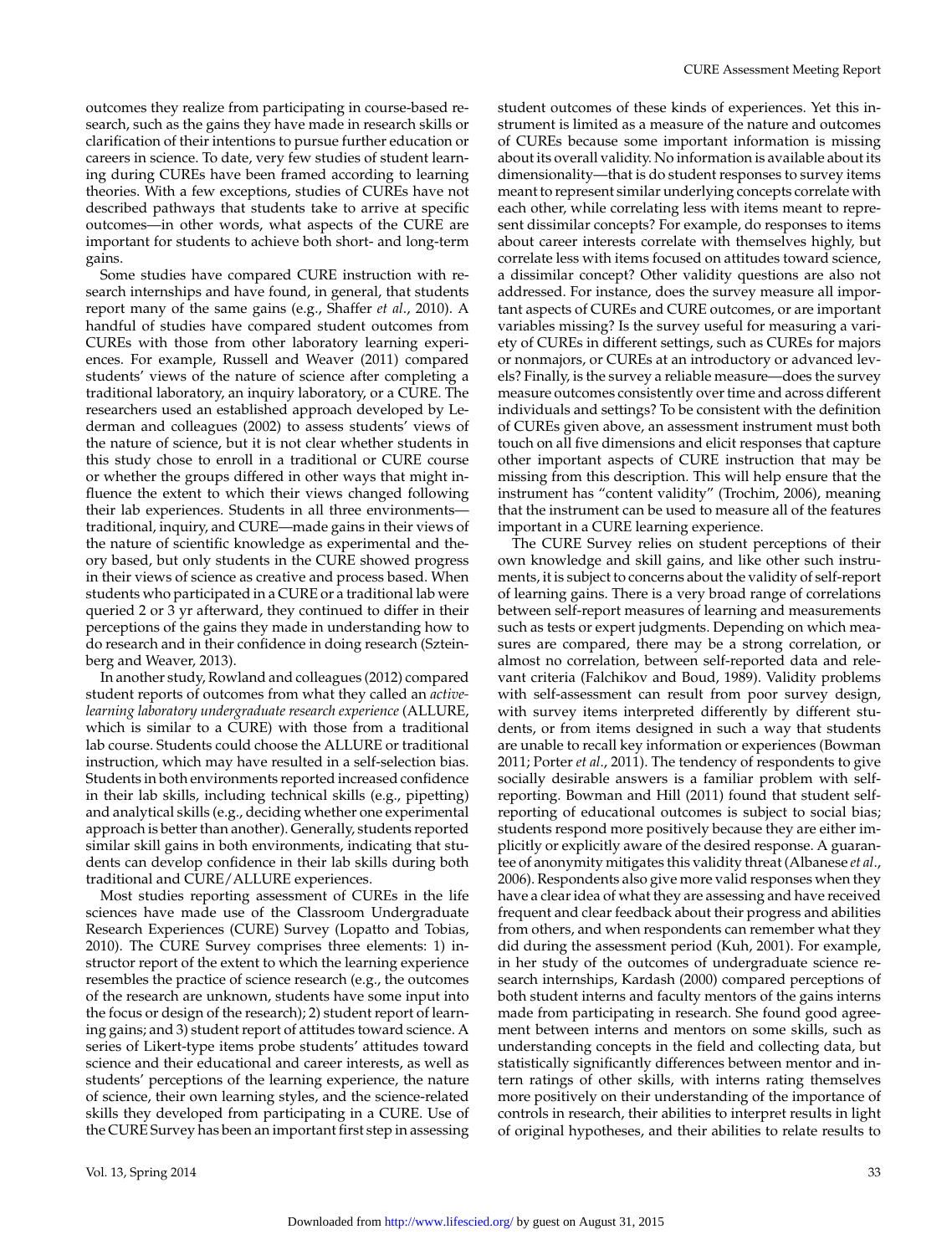the "bigger picture." More research is needed to understand the extent to which different students (majors, nonmajors, introductory, advanced, etc.) are able to accurately self-assess the diverse knowledge and skills they may develop from participating in CUREs.

A few studies have focused on the psychosocial outcomes of participating in CUREs. One such study, conducted by Hanauer and colleagues (2012), documented the extent to which students developed a sense of ownership of the science projects they completed in a traditional laboratory course, a CURE involving fieldwork, or a research internship. Using linguistic analysis, the authors found that students in the CURE reported a stronger sense of ownership of their research projects compared with students who participated in traditional lab courses and research internships (Hanauer *et al*., 2012; Hanauer and Dolan, in press, 2014); these students also reported higher levels of persistence in science or medicine (Hanauer *et al*., 2012). Although the inferred relationship needs to be explored with a larger group of students and a more diverse set of CUREs, these results suggest that it is important to consider ownership and other psychosocial outcomes in future research and evaluation of CUREs.

A few studies have explored whether and how different students experience CUREs differently and, in turn, realize different outcomes from CUREs. This is an especially noteworthy gap in the knowledge base, given the calls to engage all students in research experiences and that research has suggested that different students may realize different outcomes from participating in research (e.g., AAAS, 2011; Thiry *et al.*, 2012). In one such study, Alkaher and Dolan (in press, 2014) interviewed students enrolled in a CURE, the Partnership for Research and Education in Plants for Undergraduates, at three different types of institutions (i.e., community college, liberal arts college, research university) in order to examine whether and how their sense of scientific selfauthorship shifted during the CURE. Baxter-Magolda (1992) defined self-authorship as the "internal capacity to define one's beliefs, relations, and social identity" or, in this context, how one sees oneself with respect to science knowledge—as a consumer, user, or producer. Developing a sense of scientific self-authorship may be an important predictor of persistence in science, as students move from simply consuming science knowledge as it is presented to becoming critical users of science, and to seeing themselves as capable of contributing to the scientific body of knowledge. Alkaher and Dolan (in press, 2014) found that some CURE students made progress in their self-authorship because they perceived the CURE goals as important to the scientific community, yet the tasks were within their capacity to make a meaningful contribution. In contrast, other students struggled with the discovery nature of the CURE in comparison with their prior traditional lab learning experiences. They perceived their inability to find the "right answer" as reflecting their inability to do science. More research is needed to determine whether and how students' backgrounds, motives, and interests influence how they experience CUREs, and whether they realize different outcomes as a result.

## **NEXT STEPS FOR CURE ASSESSMENT**

Our discussion and collective knowledge of research on CUREs and undergraduate research internships revealed several gaps in our understanding of CUREs, which can be addressed by:

- Defining frameworks and learning theories that may help explain how students are influenced by participating in CUREs, and utilizing these frameworks or theories
- to design and study CUREs;<br>Identifying and measuring the full range of important
- outcomes likely to occur in CURE contexts;<br>Using valid and reliable measures, some of which have been used to study research internships or other undergraduate learning experiences and could be adapted for CURE use, as well as developing and testing new tools to assess CUREs specifically (see Weiss and Sosulski [2003] or Trochim [2006] for general explanations of validity
- and reliability in social science measurement);<br>Establishing which outcomes are best documented using self-reporting, and developing new tools or adapting existing tools to measure other outcomes; and
- existing tools to measure other outcomes; and<br>• Gathering empirical evidence to identify the distinctive dimensions of CUREs and ways to characterize the degree to which they are present in a given CURE, as well as conducting investigations to characterize relationships between particular CURE dimensions or activities and student outcomes.

Following these recommendations will require a collective, scholarly effort involving many education researchers and evaluators and many CUREs that are diverse in terms of students, instructors, activities, and institutional contexts. We suggest that priorities of this collective effort should be to:

- 1. Use current knowledge from the study of CUREs, research internships, and other relevant forms of laboratory instruction (e.g., inquiry) to define short-, medium-, and long-term outcomes that may result from student participation in CUREs;
- 2. Observe and characterize many diverse CUREs to identify the activities within CUREs likely to directly result in these short-term outcomes, delineating both rewards and difficulties students encounter as they participate;
- 3. Use frameworks or theories and current knowledge to hypothesize pathways students may take toward achieving long-term outcomes—the connections between activities and short-, medium-, and long-term outcomes;
- 4. Determine whether one can identify key short- and medium-term outcomes that serve as important "linchpins" or connecting points through which students progress to achieve desired long-term outcomes; and
- 5. Assess the extent to which students achieve these key outcomes as a result of CURE instruction, using existing or novel instruments (e.g., surveys, interview protocols, tests) that have been demonstrated to be valid and reliable measures of the desired outcomes.

At the front end, this process will require increased application of learning theories and consideration of the supporting research literature, but it is likely to result in many highly testable hypotheses and a more focused and informative approach to CURE assessment overall. For example, if we can define pathways from activities to outcomes, instructors will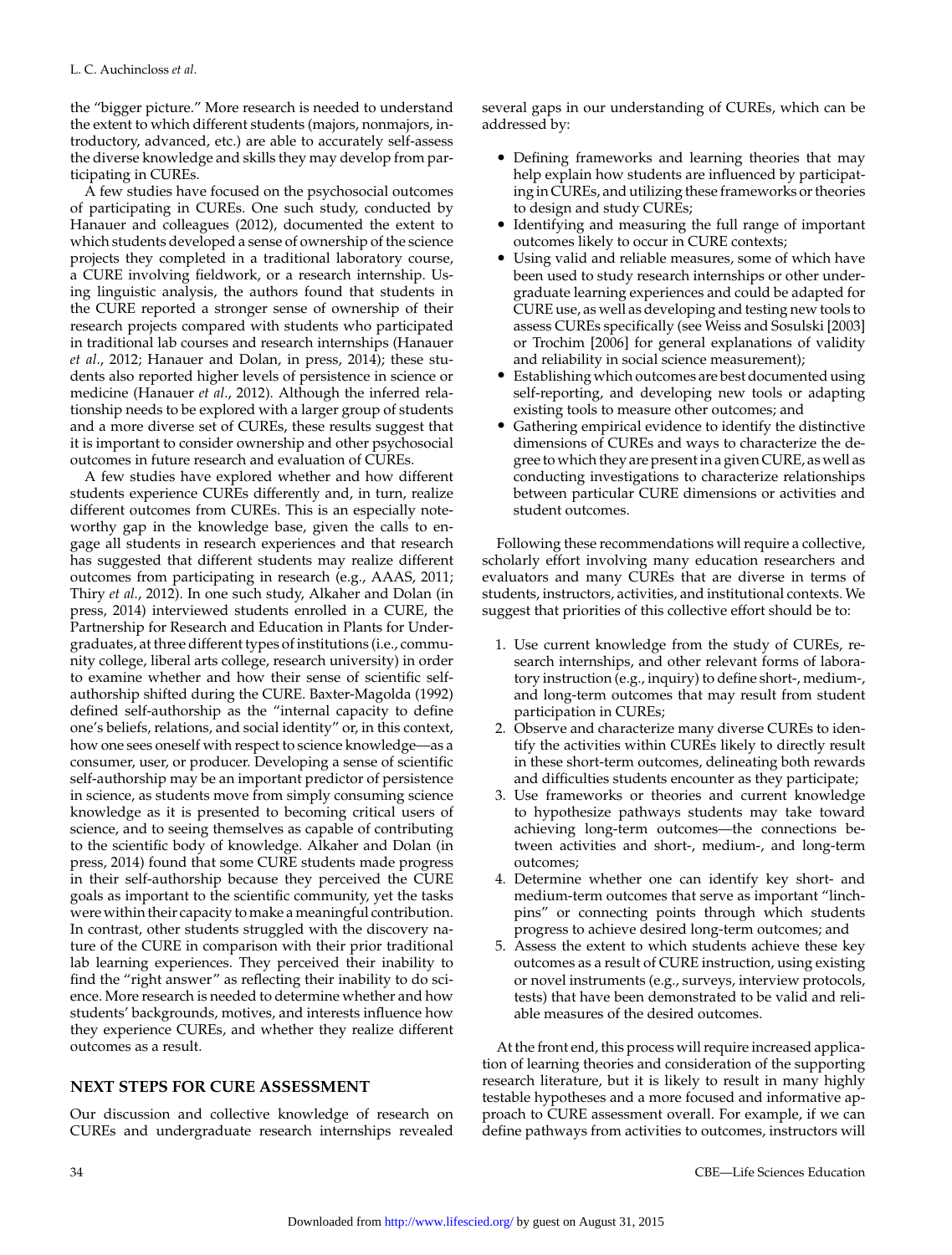

**Figure 1.** CURE logic model. This model depicts the set of variables at play in CUREs identified by the authors. During CUREs, students can working individually, in groups, or with faculty (context, green box on left) to perform corresponding activities (middle, red boxes) that yield measurable outputs (middle, pink boxes). Activities and outputs are grouped according to the five related elements of CUREs (orange boxes and arrow). Possible CURE outcomes (blue) are ordered left to right according to when students might be able to demonstrate the outcome (blue arrow) and whether the outcome is likely to be achievable from participation in a single vs. multiple CUREs (blue triangle).

be better able to select activities to include or emphasize during CURE instruction and decide which short-term outcomes to assess. Education researchers and evaluators will be better able to hypothesize which aspects of CURE instruction are most critical for desired student outcomes and the most salient to study.

Drawing from many of the references cited in this report, we have drafted a logic model for CURE instruction (Figure 1) as the first step in this process. (For more on logic models, see guidance from the W. K. Kellogg Foundation [2006].) The model includes the range of contexts, activities, outputs, and outcomes of CUREs that arose during our discussion. The model also illustrates hypothetical relationships between time, participation in CUREs, and short- and longterm outcomes resulting from CURE activities.

It is important to recognize that, given the limited time frame and scope of any single CURE, students will not participate in all possible activities or achieve all possible outcomes depicted in the model. Rather, CURE instructors or evaluators could define a particular path and use it as a guide for designing program evaluations and assessing student outcomes. Figure 2 presents an example of how to do this with a focus on a subset of CURE activities and outcomes. It is a simplified pathway model based on findings from the research on undergraduate research internships and CUREs summarized above. Boxes in this model are potentially measurable waypoints, or steps, on a path that connects student participation in three CURE activities with the short-term outcomes students may realize during the CURE, medium-term outcomes they may realize at the end of or after the CURE, and potential long-term outcomes. Although each pathway is supported by evidence or hypotheses from the study of CUREs and research internships, these are not the only means to achieve long-term outcomes, and they do not often act alone. Rather, the model is intended to illustrate that certain shortand medium-term outcomes are likely to have a positive effect on linked long-term outcomes. See Urban and Trochim (2009) for a more detailed discussion of this approach.

We explain below the example depicted in Figure 2, referencing explicit waypoints on the path with italics. This model is grounded in situated-learning theory (Lave and Wenger, 1991), which proposes that learning involves engagement in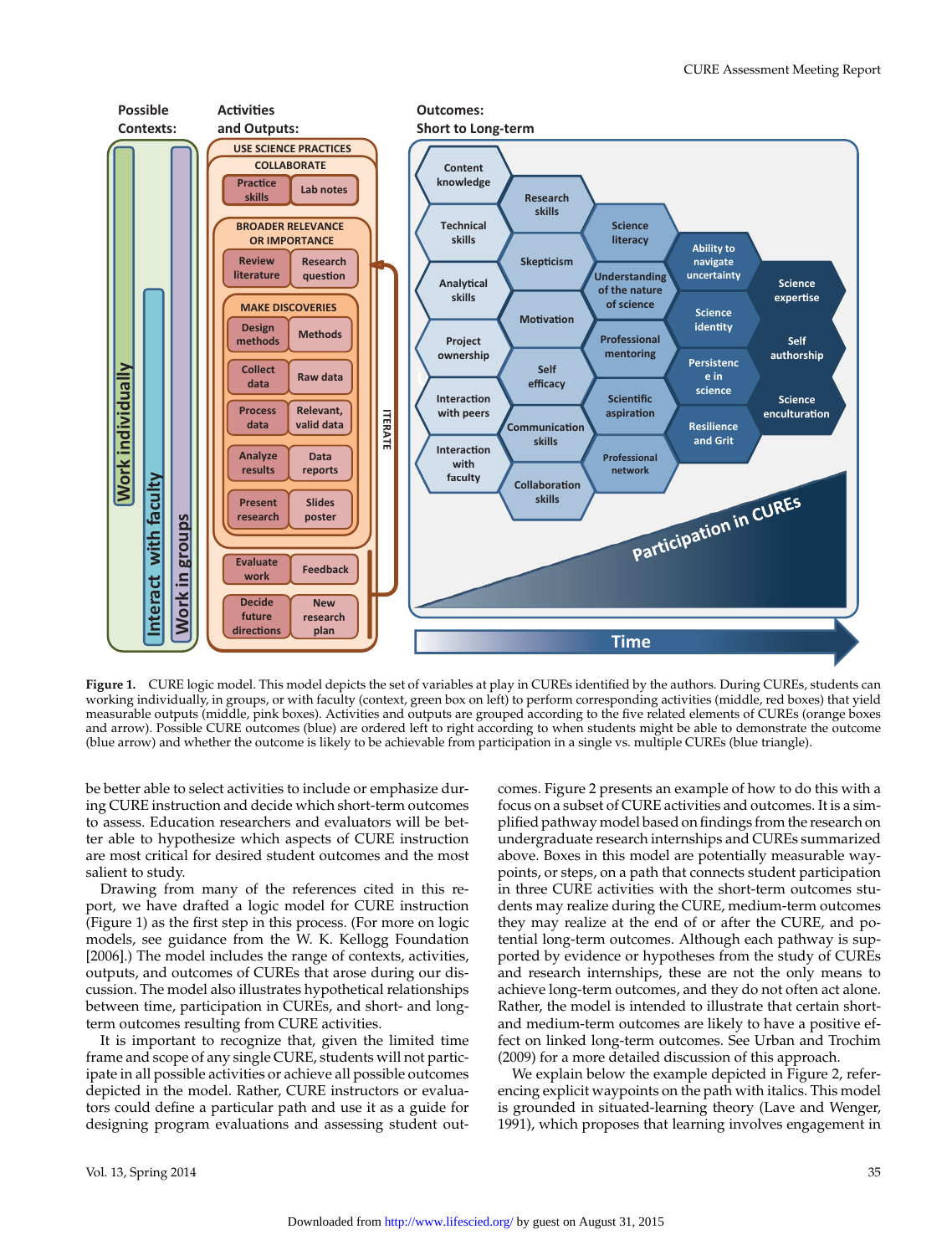



a "community of practice," a group of people working on a common problem or endeavor (e.g., addressing a particular research question) and using a common set of practices (e.g., science practices). Situated-learning theory envisions learning as doing (e.g., presenting and evaluating work) and as belonging (e.g., interacting with faculty and peers, building networks), factors integral to becoming a practitioner (Wenger, 2008)—in the case of CUREs, becoming a scientist.

*Retention in a science major* is a desired and measurable longterm outcome (bottom of Figure 2) that indicates students are making progress in becoming scientists and has been shown to result from participation in research (Perna *et al*., 2009; Eagan *et al*., 2013). Based on situated-learning theory, we hypothesize that three activities students might engage in are likely to lead to *retention in a science major*: *design methods*, *present their work*, and *evaluate their own and others' work*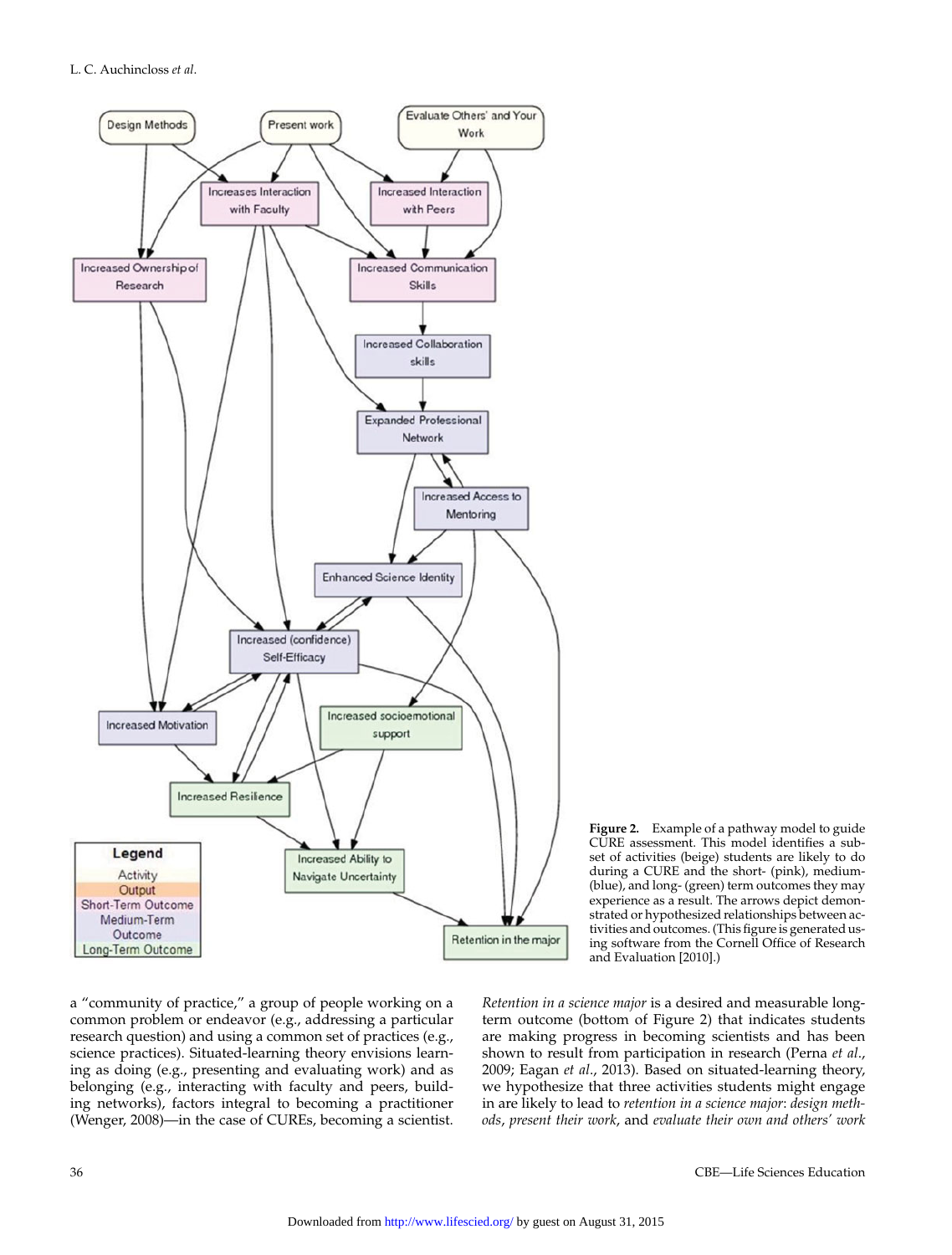during their research experience (Caruso *et al*., 2009; Harrison *et al*., 2011; Hanauer *et al*., 2012). These activities reflect the dimensions of "use of scientific practices" and "collaboration" described above.

Following the right-hand path in the model, when students *present their work* and *evaluate their own and others' work*, they will likely interact with each other and with faculty (Eagan *et al*., 2011). *Interactions with faculty* and *interactions with peers* may lead to improvements in students' *communication* and *collaboration skills*, including their abilities to defend their work, negotiate, and make decisions about their research based on interactions (Ryder *et al*., 1999; Alexander *et al*., 2000; Seymour *et al*., 2004). Through these interactions, students may expand their *professional networks*, which may in turn offer increased *access to mentoring* (Packard, 2004; Eagan *et al*., 2011). Mentoring relationships, especially with faculty, connect undergraduates to networks that promote their education and career development by building their sense of scientific identity and defining their role within the broader scientific community (Crisp and Cruz, 2009; Hanauer, 2010; Thiry *et al*., 2010; Thiry and Laursen, 2011; Stanton-Salazar, 2011). Peer and faculty relationships also offer socio-emotional support that can foster students' resilience and their ability to navigate the uncertainty inherent to science research (Chemers *et al*., 2011; Thiry and Laursen, 2011). Finally, research on factors that lead to retention in science majors indicates that increased *science identity* (Laursen *et al*., 2010; Estrada *et al*., 2011), *ability to navigate uncertainty*, and *resilience* are important precursors to a sense of belonging and ultimate retention (Gregerman *et al*., 1998; Zeldin and Pajares, 2000; Maton and Hrabowski, 2004; Seymour*et al*., 2004). The model also suggests that *access to mentoring* is a linchpin, a short- to medium-term outcome that serves as a connecting point through which activities are linked to long-term outcomes. Thus, access to mentoring might be assessed to diagnose students' progress along the top pathway and predict the likelihood that they will achieve long-term outcomes. (For more insight into why assessing linchpins is particularly informative, see Urban and Trochim [2009].)

Examples of measures that may be useful for testing aspects of this model and for which validity and reliability information is available include: the scientific identity scale developed by Chemers and colleagues (2011) and revised by Estrada and colleagues (2011); the student cohesiveness, teacher support, and cooperation scales of the What Is Happening in This Class? questionnaire (Dorman, 2003); and the faculty mentorship items published by Eagan and colleagues (2011). Data will need to be collected and analyzed using standard validation procedures to determine the usefulness of these scales for studying CUREs. Qualitative data from interviews or focus groups can be used to determine that students perceive these items as measuring relevant aspects of their CURE experiences and to confirm that they are interpreting the questions as intended. For example, developers of the Undergraduate Research Student Self-Assessment instrument used extensive interview data to identify key dimensions of student outcomes from research apprenticeship experiences, and then think-aloud interviews to test and refine the wording of survey items (Hunter *et al*., 2009). Interviews can also establish whether items apply to different groups of students. For example, items in the scientific identity scale (e.g., "I feel like I belong in the field of science")

may seem relevant, and thus "valid," to science majors but not to non–science majors. Similarly, the faculty-mentoring items noted above (Eagan *et al*., 2011) include questions about whether faculty provided, for example, "encouragement to pursue graduate or professional study" or "an opportunity to work on a research project." The first item will be most relevant to students who are enrolled in an advanced rather than an introductory CURE, while the second may be relevant only to students early enough in their undergraduate careers to have time to pursue a research internship. In addition, students may interpret the phrase "opportunity to work on a research project" in ways that are unrelated to mentorship by faculty, especially in the context of a CURE class with its research focus. Statistical analyses (e.g., factor analysis, calculation of Cronbach's alpha; Netemeyer *et al*., 2003) should confirm that the scales are consistent and stable—are they measuring what they are intended to measure and do they do so consistently? Such analyses would help determine whether students are responding as anticipated to particular items or scales and whether instruments developed to measure student outcomes of research internships can detect student growth from participation in CUREs, which are different experiences.

We can also follow the left-hand path in this model with a focus on the CURE activities of *designing methods* and *presenting work*. This path is grounded in Baxter Magolda's (2003) work on students' epistemological development and her theory of self-authorship. Specifically, as students take ownership of their learning, they transition from seeing themselves as consumers of knowledge to seeing themselves as producers of knowledge. Some students who design their own methods and present their work report an increased sense of *ownership of the research* (Hanauer *et al*., 2012; Hanauer and Dolan, 2014). Increased ownership has been shown to improve *motivation* and *self-efficacy*. *Self-efficacy* and *motivation* work in a positive-feedback loop to enhance one another and contribute to development of long-term outcomes, such as increased *resilience* (Graham *et al*., 2013). Social cognitive theory is useful for explaining this relationship: if people believe they are capable of accomplishing a task—described in the literature as *self-efficacy*—they are more likely to put forth effort, *persist* in the task, and be *resilient* in the face of failure (Bandura, 1986; Zeldin and Pajares, 2000). *Self-efficacy* has also been positively related to *science identity* (Zeldin and Pajares, 2000; Seymour *et al*., 2004; Hanauer, 2010; Estrada *et al*., 2011; Adedokun *et al*., 2013). Thus, *self-efficacy* becomes a linchpin that interacts closely with *motivation* and can be connected to retention in a science major. Existing measures that may be useful for testing this model and for which validity and reliability information is available include: the Project Ownership Survey (Hanauer and Dolan, 2014), scientific self-efficacy and scientific identity scales (Chemers *et al*., 2011; Estrada *et al*., 2011); and the self-authorship items from the Career Decision Making Survey (Creamer*et al*., 2010). Again, data would need to be collected and analyzed using standard validation procedures to determine the usefulness of these scales for studying CUREs.

When considering what to include in a model or which pathways to emphasize, we encourage CURE stakeholders to remember that each CURE is in its own stage of development and has its own life cycle. Some are just starting and others are well established. CUREs at the beginning stages of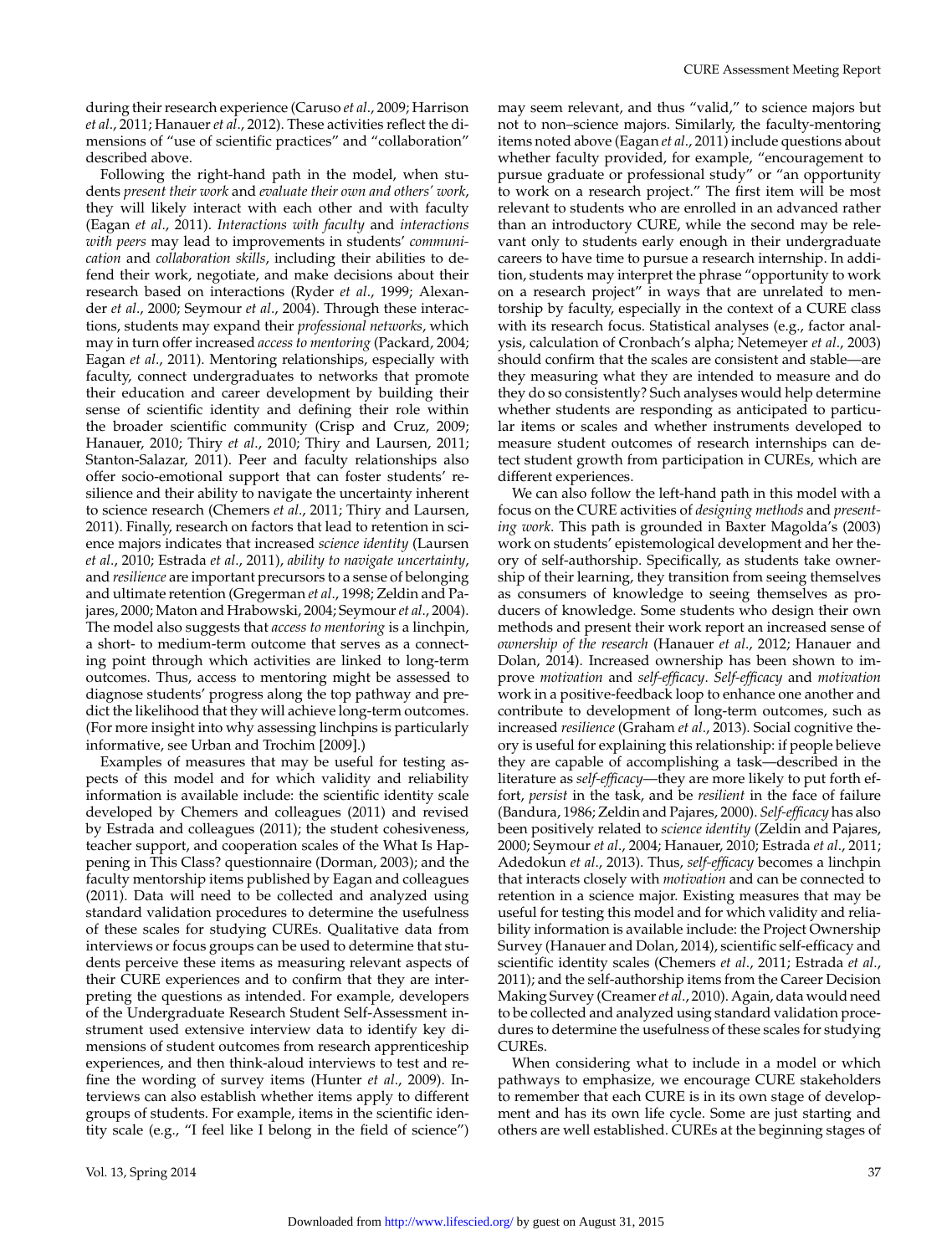implementation are likely to be better served by evaluating how well the program is being implemented before evaluating downstream student outcomes. Thus, early in the development of a CURE, those who are assessing CUREs may want to model a limited set of activities, outputs, and shortterm outcomes. CUREs at later stages of development may focus more of their evaluation efforts on long-term student outcomes because earlier evaluations have demonstrated stability of the program's implementation. At this point, findings regarding student outcomes can more readily be attributed to participation in the CURE.

Last, we would like to draw some comparisons between CUREs and research internships because these different experiences are likely to offer unique and complementary ways of engaging undergraduates in research that could be informative for CURE assessment. As noted above, a handful of studies indicate that CURE students may realize some of the same outcomes observed for students in research internships (Goodner *et al*., 2003; Drew and Triplett 2008; Lopatto *et al*., 2008; Caruso *et al*., 2009; Shaffer *et al*., 2010; Harrison *et al*., 2011). Yet, differences between CUREs and research internships (Table 1) are likely to influence the extent to which students achieve any particular outcome. For example, CUREs may offer different opportunities for student input and autonomy (Patel *et al*., 2009; Hanauer *et al*., 2012; Hanauer and Dolan, 2014; Table 2). The structure of CUREs may allow undergraduates to assume more responsibility in project decision making and take on leadership roles that are less often available in research internships. CUREs may involve more structured group work, providing avenues for students to develop analytical and collaboration skills as they explain or defend their thinking and provide feedback to one another. In addition, CURE students may have increased opportunities to develop and express skepticism because they are less likely to see their peers as authority figures.

Alternatively, some CURE characteristics may limit the nature or extent of outcomes that students realize. CUREs take place in classroom environments with a much higher student–faculty ratio than is typical of UREs. With fewer experienced researchers to model scientific practices and provide feedback, students may be less likely to develop a strong understanding of the nature of science or a scientific identity. The amount of time students may spend doing the work in a CURE course is likely to be significantly less than what they would spend in a research internship. Students who enroll in CURE courses may be less interested in research, which may affect their own and classmates' motivation and longer-term outcomes related to motivation. Research interns are more likely to develop close collegial relationships with faculty and other researchers, such as graduate students, postdoctoral researchers, and other research staff, who can in turn expand their professional network. In addition, CURE instructors may have limited specialized knowledge of the science that underpins the CURE. Thus, CURE students may not have access to sufficient mentorship or expertise to maximize the scientific and learning outcomes.

#### **SUMMARY**

This report is a first attempt to capture the distinct characteristics of CUREs and discuss ways in which they can be systematically evaluated. Utilizing current research on CUREs and on research internships, we identify and describe five dimensions of CURE instruction: use of science practices, discovery, broader relevance or importance, iteration, and collaboration. We describe how these elements might vary among different laboratory learning experiences and recommend an approach to CURE assessment that can characterize CURE activities and outcomes. We hope that our discussion draws attention to the importance of developing, observing, and characterizing many diverse CUREs. We also hope that this report successfully highlights the enormous potential of CUREs, not only to support students in becoming scientists, but also to provide research experiences to increasing numbers of students who will enter the workforce as teachers, employers, entrepreneurs, and young professionals. We intend for this report to serve as a starting point for a series of informed discussions and education research projects that will lead to far greater understanding of the usages, value, and impacts of CUREs, ultimately resulting in cost-effective, widely accessible, quality research experiences for a large number of undergraduate students.

#### **ACKNOWLEDGMENTS**

Thanks to Sandra Laursen for taking a leadership role in organizing this meeting. Support for the meeting was provided by a grant from the NSF (DBI-1061874). The contents of this paper are solely the responsibility of the authors and do not necessarily represent the official views of the NSF.

## **REFERENCES**

Adedokun OA, Bessenbacher AB, Parker LC, Kirkham LL, Burgess WD (2013). Research skills and STEM undergraduate research students' aspirations for research careers: Mediating effects of research self efficacy. J Res Sci Teach *50*, 940–951.

Albanese M, Dottl S, Mejicano G, Zakowski L, Seibert C, Van Eyck S (2006). Distorted perceptions of competence and incompetence are more than regression effects. Adv Health Sci Educ *11*, 267–278.

Alexander BB, Foertsch J, Daffinrud S, Tapia R (2000). The Spend a Summer with a Scientist (SaS) Program at Rice University: a study of program outcomes and essential elements, 1991–1997. Counc Undergrad Res Q *20*, 127–133.

Alkaher I, Dolan EL (2014). Integrating research into undergraduate courses: current practices and future directions. In: Research in Science Education: Research Based Undergraduate Science Teaching, ed. D Sunal, C Sunal, D Zollman, C Mason, and E Wright (*in press*).

American Association for the Advancement of Science (2011). Vision and Change in Undergraduate Biology Education, Washington, DC.

Bandura A (1986). The explanatory and predictive scope of selfefficacy theory. J Clin Soc Psychol *4*, 359–373.

Barlow AE, Villarejo M (2004). Making a difference for minorities: evaluation of an educational enrichment program. J Res Sci Teach *41*, 861–881.

Bauer KW, Bennett JS (2003). Alumni perceptions used to assess undergraduate research experience. J High Educ *74*, 210–230.

Baxter-Magolda MB (1992). Knowing and Reasoning in College: Gender-related Patterns in Students' Intellectual Development, San Francisco: Jossey-Bass.

Baxter Magolda MB (2003). Identity and learning: student affairs' role in transforming higher education. J Coll Student Dev *44*, 231–247.

38 CBE—Life Sciences Education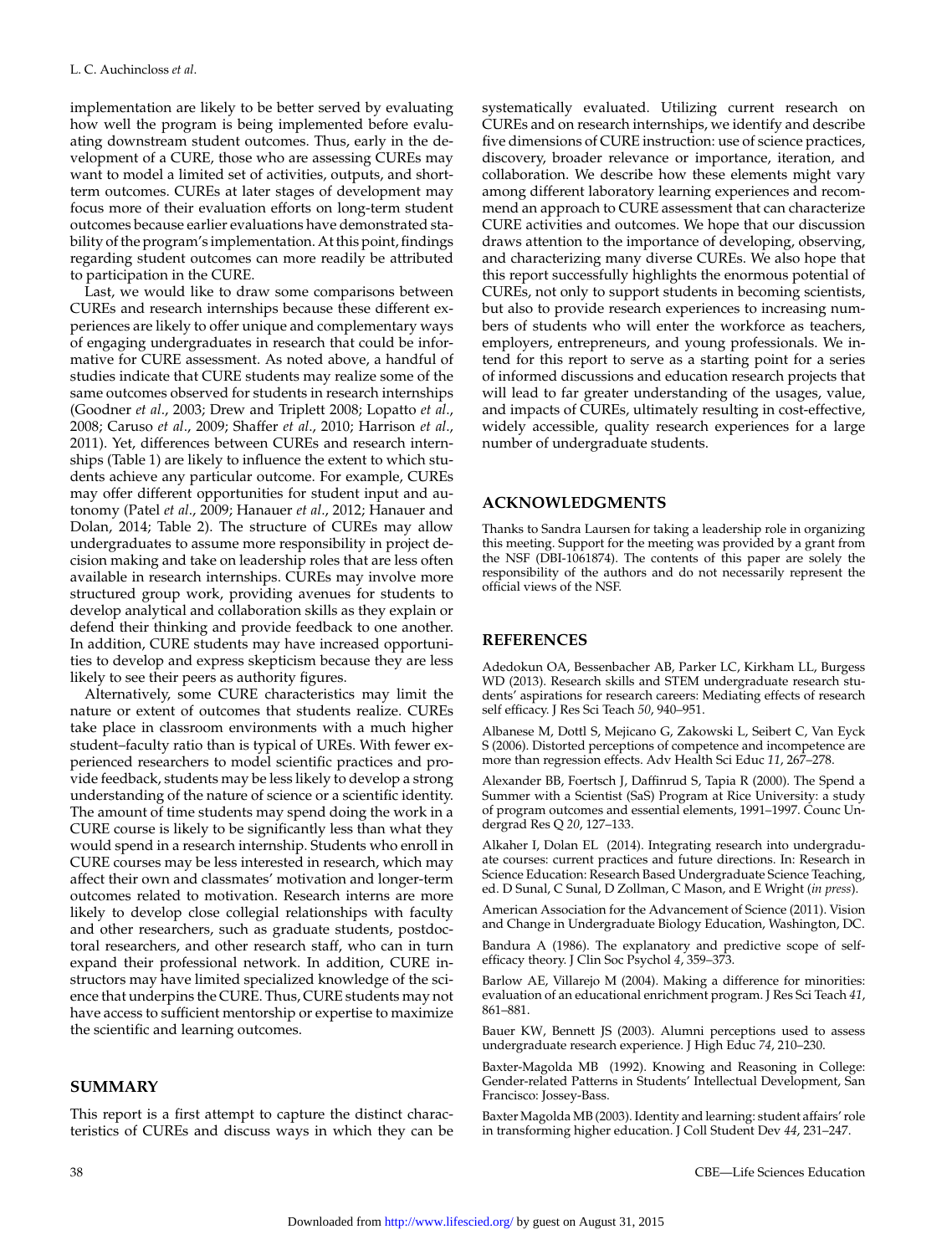Bowman NA (2011). Examining systematic errors in predictors of college student self-reported gains. New Direct Institut Res *150*, 7– 19.

Bowman NA, Hill PL (2011). Measuring how college affects students: social desirability and other potential biases in college student self reported gains. New Direct Institut Res *150*, 73–85.

Bruck L, Bretz SL, Towns ML (2008). Characterizing the level of inquiry in the undergraduate laboratory. J Coll Sci Teach *38*, 52–88.

Caruso SM, Sandoz J, Kelsey J (2009). Non-STEM undergraduates become enthusiastic phage-hunters. CBE Life Sci Educ *8*, 278–282.

Chemers MM, Zurbriggen EL, Syed M, Goza BK, Bearman S (2011). The role of efficacy and identity in science career commitment among underrepresented minority students. J Soc Issues *67*, 469–491.

Chi MTH, de Leeuw N, Chiu MH, LaVancher C (1994). Eliciting selfexplanations improves understanding. Cogn Sci *18*, 439–477.

Cornell Office of Research and Evaluation (2010). The Netway: Program and Evaluation Planning. [https://core.human.cornell.edu/](https://core.human.cornell.edu/research/systems/netway.cfm) [research/systems/netway.cfm](https://core.human.cornell.edu/research/systems/netway.cfm) (accessed 10 November 2013).

Creamer EG, Baxter Magolda M, Yue J (2010). Preliminary evidence of the reliability and validity of a quantitative measure of selfauthorship. J Coll Student Dev *51*, 550–562.

Crisp G, Cruz I (2009). Mentoring college students: a critical review of the literature between 1990 and 2007. Res High Educ *50*, 525–545.

Dabney-Smith VL 2009. A multi-level case study analysis of campusbased male initiatives, programs, and practices and the impact of participation on the perceptions of first-year African American male community college students in Texas. PhD Thesis, Austin: University of Texas. Available from ProQuest Dissertations and Theses database: UMI no. 3378673.

Desai KV, Gatson SN, Stiles TW, Stewart RH, Laine GA, Quick CM (2008). Integrating research and education at research extensive universities with research: intensive communities. Adv Physiol Educ *32*, 136–141.

Domin D (1999). A review of laboratory instruction styles. J Chem Educ *76*, 543–547.

Dorman JP (2003). Cross-national validation of the *What Is Happening in This Class?* (WIHIC) questionnaire using confirmatory factor analysis. Learn Environ Res *6*, 231–245.

Drew JC, Triplett EW (2008). Whole genome sequencing in the undergraduate classroom: outcomes and lessons from a pilot course. J Microbiol Biol Educ *9*, 3.

Duschl RA, Schweingruber HA, Shouse AW (eds.) (2007). Taking Science to School: Learning and Teaching Science in Grades K–8, Washington, DC: National Academies Press.

Eagan MK, Hurtado S, Chang MJ, Garcia GA, Herrera FA, Garibay JC (2013). Making a difference in science education: the impact of undergraduate research programs. Am Educ Res J *50*, 463–713.

Eagan MK, Sharkness J, Hurtado S, Mosqueda CM, Chang MJ (2011). Engaging undergraduates in science research: not just about faculty willingness. Res High Educ *52*, 151–177.

Estrada M, Woodcock A, Hernandez PR, Schultz P (2011). Toward a model of social influence that explains minority student integration into the scientific community. J Educ Psychol *103*, 206–222.

Falchikov N, Boud D (1989). Student self-assessment in higher education: a meta-analysis. Rev Educ Res *59*, 395–430.

Goodner BW, Wheeler CA, Hall PJ, Slater SC (2003). Massively parallel undergraduates for bacterial genome finishing. ASM News *69*, 12.

Graham MJ, Frederick J, Byars-Winston A, Hunter AB, Handelsman J (2013). Increasing persistence of college students in STEM. Science *341*, 1455–1456.

Gregerman SR, Lerner JS, von Hippel W, Jonides J, Nagda BA (1998). Undergraduate student-faculty research partnerships affect student retention. Rev High Educ *22*, 55–7.

Hanauer DI (2010). Laboratory identity: a linguistic landscape analysis of personalized space within a microbiology laboratory. Critic Inquiry in Language Stud *7*, 152–172.

Hanauer DI, Dolan EL (2014). The Project Ownership Survey: measuring differences in scientific inquiry experiences. CBE Life Sci Educ *13*, 149–158.

Hanauer DI, Frederick J, Fotinakes B, Strobel SA (2012). Linguistic analysis of project ownership for undergraduate research experiences. CBE Life Sci Educ *11*, 378–385.

Harrison M, Dunbar D, Ratmansky L, Boyd K, Lopatto D (2011). Classroom-based science research at the introductory level: changes in career choices and attitude. CBE Life Sci Educ *10*, 279–286.

Hatfull GF *et al.* (2006). Exploring the mycobacteriophage metaproteome: phage genomics as an educational platform. PLoS Genet *2*, e92.

Hathaway RS, Nagda BRA, Gregerman SR (2002). The relationship of undergraduate research participation to graduate and professional education pursuit: an empirical study. J Coll Stud Dev *43*, 614–631.

Hunter A, Laursen S, Seymour E (2007). Becoming a scientist: the role of undergraduate research in students' cognitive, personal, and professional development. Sci Educ *91*, 36–74.

Hunter A-B, Weston T J, Laursen SL, Thiry H (2009). URSSA: evaluating student gains from undergraduate research in science education. Counc Undergrad Res Q *29*, 15–19.

Kardash CM (2000). Evaluation of an undergraduate research experience: perceptions of undergraduate interns and their faculty mentors. J Educ Psychol *92*, 191–201.

Kremer JF, Bringle RG (1990). The effects of an intensive research experience on the careers of talented undergraduates. J Res Dev Educ *24*, 1–5.

Kuh GD (2001). Assessing what really matters to student learning: inside the National Survey of Student Engagement. Change *33*, 10– 17.

Laursen SL, Hunter A-B, Seymour E, Thiry H, Melton G (2010). Undergraduate Research in the Sciences: Engaging Students in Real Science, San Francisco: Jossey-Bass.

Lave J, Wenger E (1991). Situated Learning: Legitimate Peripheral Participation, New York: Cambridge University Press.

Lederman NG, Abd El Khalick F, Bell RL, Schwartz RS (2002). Views of nature of science questionnaire: toward valid and meaningful assessment of learners' conceptions of nature of science. J Res Sci Teach *39*, 497–521.

Leung W *et al.* (2010). Evolution of a distinct genomic domain in *Drosophila*: comparative analysis of the dot chromosome in *Drosophila melanogaster* and *Drosophila virilis*. Genetics *185*, 1519–1534.

Lopatto D (2004). Survey of undergraduate research experiences (SURE): first findings. Cell Biol Educ *3*, 270–277.

Lopatto D (2007). Undergraduate research experiences support science career decisions and active learning. CBE Life Sci Educ *6*, 297– 306.

Lopatto D *et al.* (2008). Undergraduate research: Genomics Education Partnership. Science *322*, 684.

Lopatto D, Tobias S (2010). Science in Solution: The Impact of Undergraduate Research on Student Learning, Washington, DC: Council on Undergraduate Research.

Lyman F (1996). The responsive classroom discussion: the inclusion of all students. In: Mainstreaming Digest, ed. AS Anderson, College Park: University of Maryland.